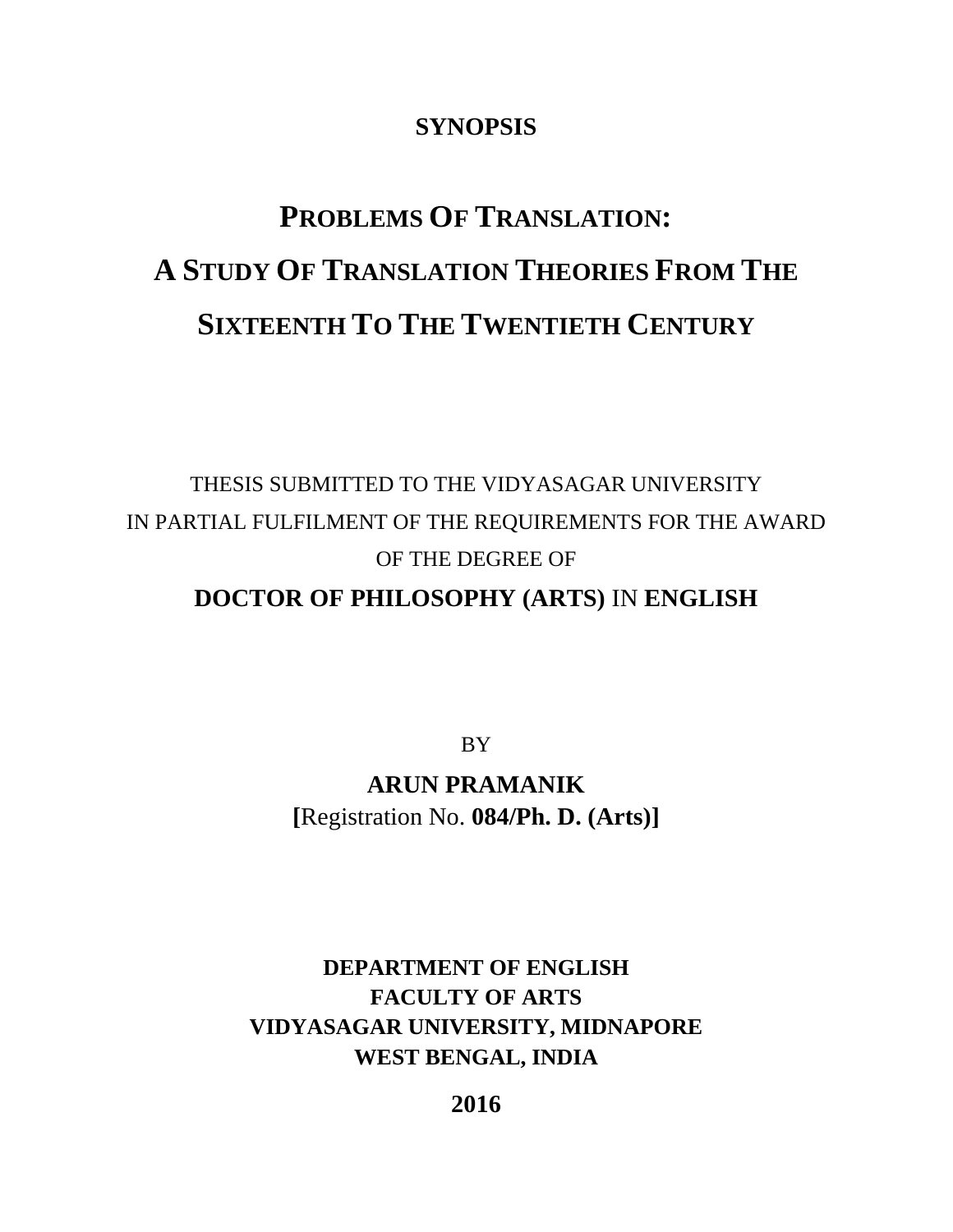#### **"Translate or Die."**

This little, sharp and striking sentence from Paul Engle seems to sum up the value and importance of Translation Studies in the contemporary world and translation as a discipline of literary activity. It is because of translation that some of the richest treasures of world literature are accessible to a vast majority across the globe. Translation is never an easy flowing activity. The linguistic and cultural diversities make it difficult for a translator as he/she tries to resituate the Source Text (ST) meaning into the Target Text (TT).

The purpose of translation theory, as Susan Bassnett argued, is to reach an understanding of the process undertaken in the act of translation and not, as is so commonly misunderstood, to provide a set of norms for effecting the perfect translation. Theorization started with Cicero, and it still continues. The contemporary theorization on translation reveals that translation, instead of being merely a literary phenomenon, is also intensely a cultural-political act. A close scrutiny of the theories of translation reveals how translation theories move from the "linguistic" paradigm to the "cultural", and finally to the "ideological".

The present dissertation is an attempt to make a study of the theories of translation, and to unearth the problems of translation sometimes leading to the "politics" of translation. The dissertation has been laid out five chapters.

**Chapter I** entitled "Translation: Origin, Definitions and Problems", is devoted to map the etymological signification, the possible definitions and the problems inherent in translation. No language is ever pure. And no culture is ever monolithic. Language and culture not only do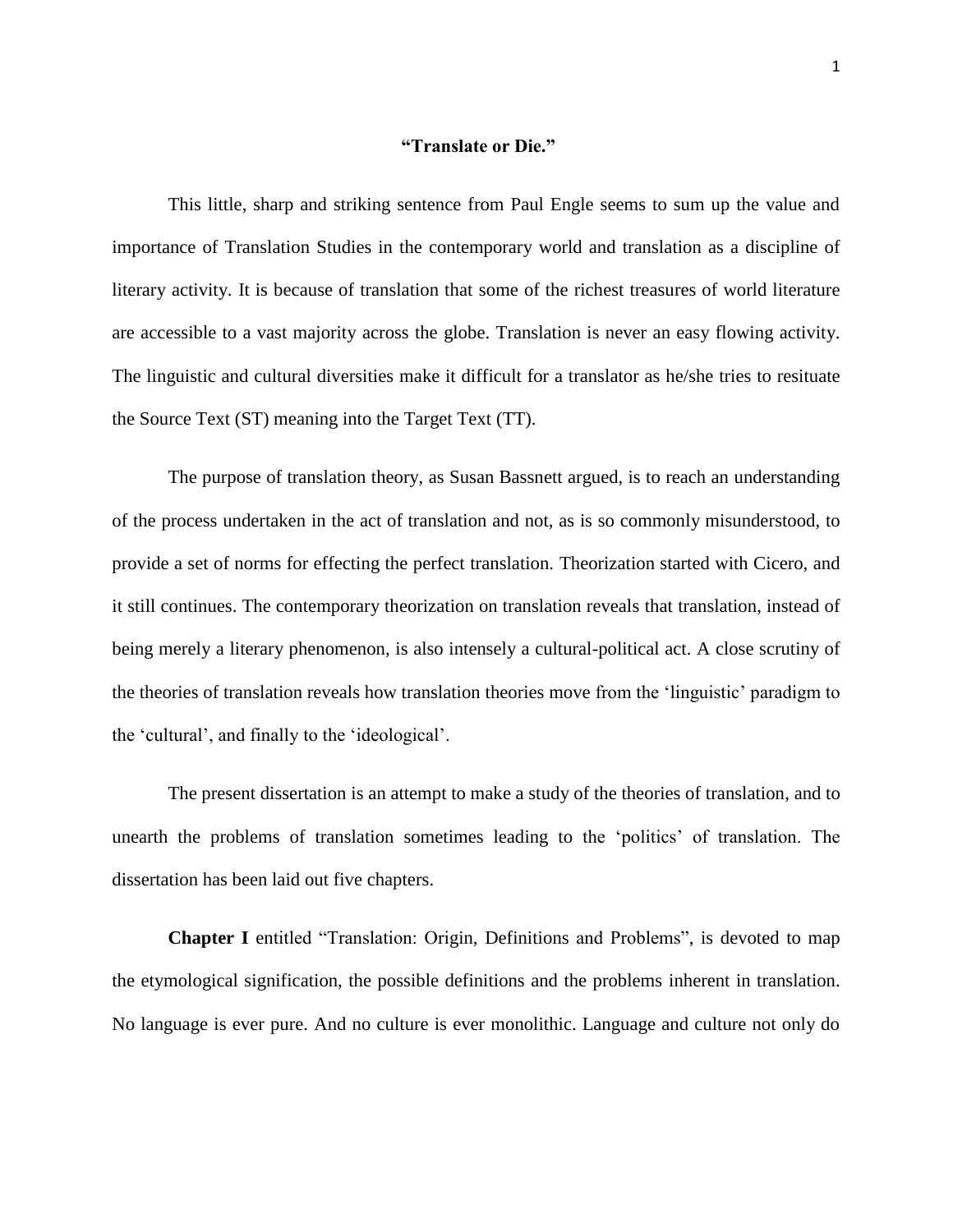vary, but also develop and change with the passage of time posing enormous difficulties to a translator. Both the linguistic and cultural problems are analyzed here through examples.

**Chapter II** is entitled "Translation Theories from the Sixteenth to the Nineteenth century". From Etienne Dolet"s first theoretical formulation on translation in 1540, through George Chapman's process of translation, Ben Jonson's emphasis on the natural genius of the translator, Abraham Cowley and John Denham"s libertine concept of translation, we come to John Dryden and Alexander Pope both advocating the balanced path while to Dr. Johnson, elegance of translation matters most. While Alexander Fraser Tytler and Matthew Arnold argued the translator"s close focus on the SL text, H. W. Longfellow advocated curtailing of the translator"s freedom.

**Chapter III** entitled "Translation Theories of the Twentieth Century" is devoted to the twentieth century translation theories, especially theories up to 1980s. From a continuation with the Victorian ideas of translation – literalness, pedantry and archaizing – we move to an emphasis on language and its role in literature, propagated by the New Critics, structuralists and the post-structuralists. Benjamin"s task of the translator, I. A. Richards and Pound"s methodology of translation, Nida"s translation process, Catford"s linguistic theory, Derrida"s deconstructive view of translation, the polysystem theory, the cannibalistic theory, and Vermeer"s theory of "translational action" ("skopos theory") are closely studied.

**Chapter IV** is devoted to the "Politics of Translation". During 1980s Translation Studies took, what Mary Snell Hornby termed, the "cultural-turn" in Translation Studies with theorists like Susan Bassnett, James Holmes, Andre Lefevere, Lawrence Venuti, Harish Trivedi, Tejaswini Niranjana, Gayatri Chakravorty Spivak and others.